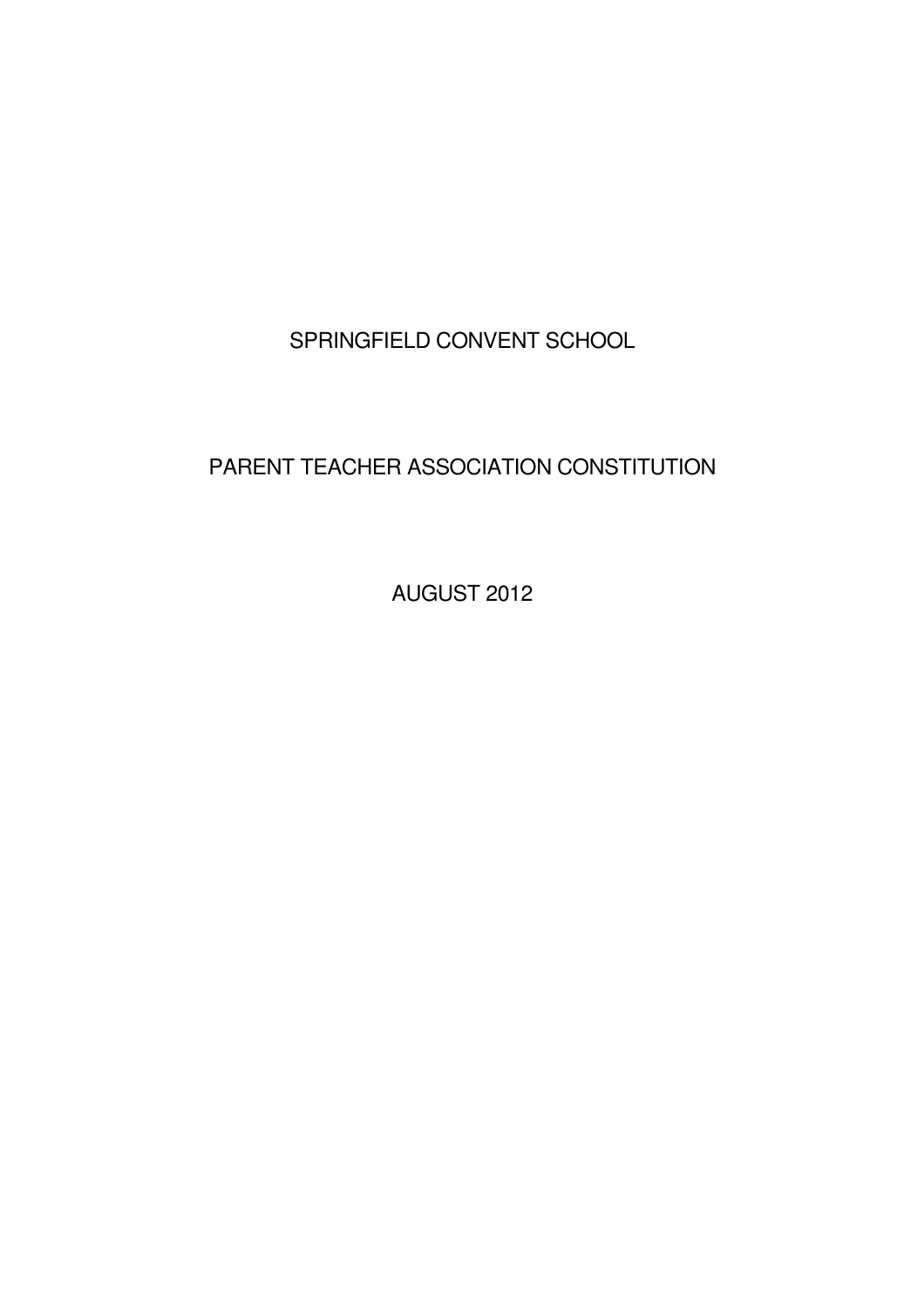## PAGE 2

# PARENT-TEACHER ASSOCIATION CONSTITUTION

# AUGUST 2012

## **1. NAME**

The name of the Association shall be:

## SPRINGFIELD CONVENT PARENT-TEACHERS ASSOCIATION

hereinafter called the "Association"

# **2. OBJECT**

To do all things worthwhile and desirable for the benefit of the school without interfering in any way with the general control or teaching policy or intervening in, or receiving, any grievances of pupils. The Association shall in the furtherance of its main object:

- 2.1 Promote and foster open communication and co-operation among staff, students, parents and the School Board of Governors.
- 2.2 Review the resources of the school and where these can be in any way improved upon, do all in its power to promote and assist such improvement. This assistance includes the raising of the necessary funds which may be required by the Board and *I* or the Principals in the provision *I* acquisition of facilities required by the school and I or the defraying of any expenditure considered to be for the benefit, directly or indirectly of the students.
- 2.3 Maintain close harmony with the Board in accordance with its own constitution and the constitution of the Board. The Association shall at regular intervals liaise with the Board to discuss the needs of the school and to establish priorities in fundraising and expenditure.
- 2.4 Maintain close harmony with School Management through the system of the Class Representatives. The Class representatives form a portfolio within the Association. The Class Representatives of the Senior School and Junior School will create, maintain and monitor close links with the respective Principals with the object of sharing both the needs of the Schools and any general grievances or suggestions from the Parents.

# **3. MEMBERSHIP**

Membership of the Association shall be on an annual basis and shall be open to:

- (a) All parents and guardians of students registered at the school as well as the Sisters and teaching staff,
- (b) At the discretion of the Committee, any other person who applies for membership of the Association

Springfield PTA Constitution – August 2012 version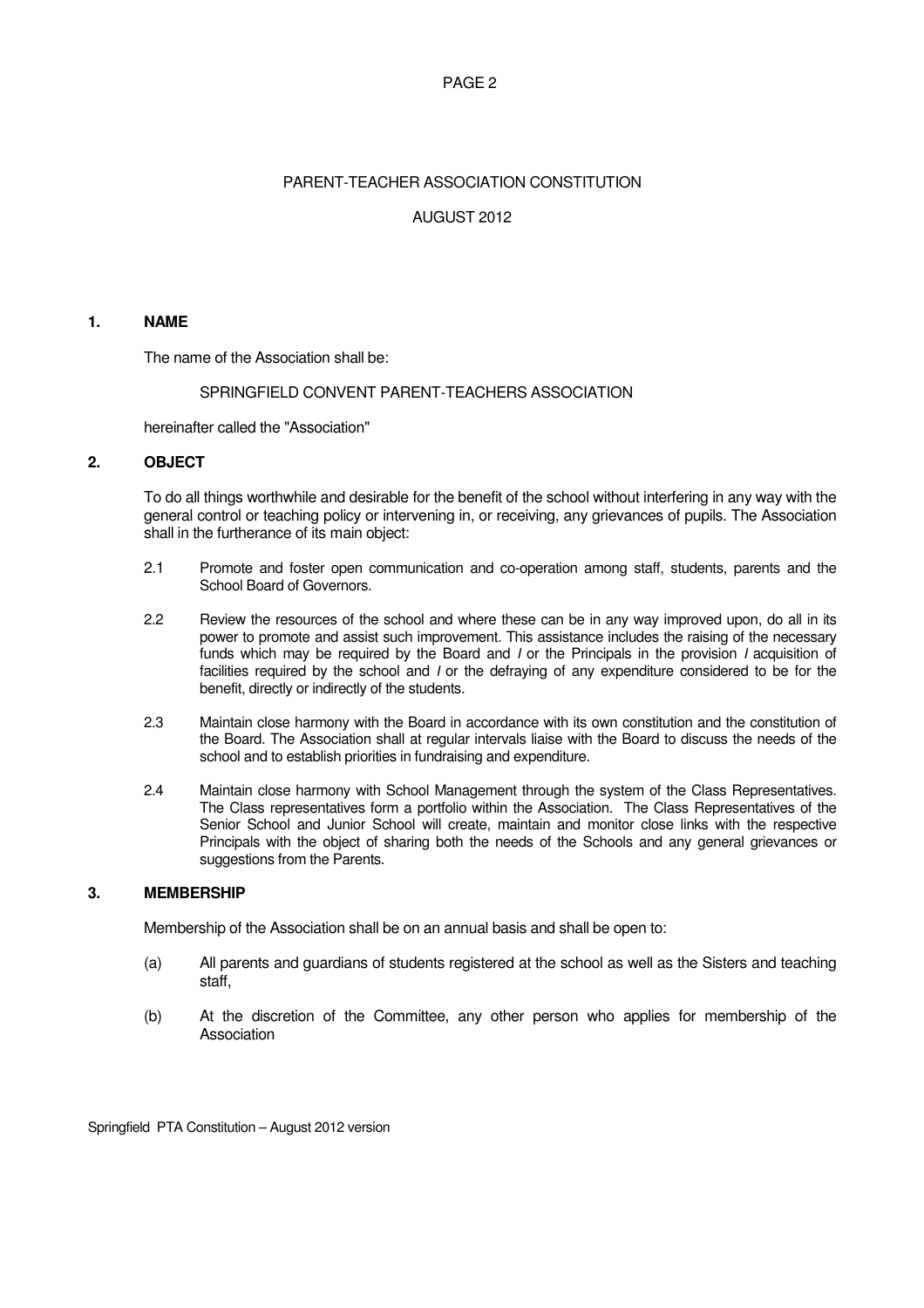## **4. MANAGEMENT**

- 4.1 The management in the Association shall be vested in a committee comprising:
	- 4.1.1 a chairperson
	- 4.1.2 a vice chairperson
	- 4.1.3 an administrative secretary
	- 4.1.4 a treasurer
	- 4.1.5 six ordinary members
	- 4.1.6 the Convent Prioress or her nominee
	- 4.1.7 the two principals
	- 4.1.8 the four vice principals
	- 4.1.9 two members of teaching staff nominated by the principals
- 4.2 Only persons who are members of the Association are eligible for appointment to the Committee.
- 4.3 Five elected members of the Committee shall hold office for two consecutive years, the remaining five until the conclusion of the next Annual General Meeting. All retiring members shall be eligible for re-election.
- 4.4 The Committee, at its last meeting before the Annual General Meeting, shall elect the five members who are to remain for their second consecutive year.
- 4.5 A quorum at a Committee meeting shall comprise 9 persons.
- 4.6 Decisions of the Committee shall be taken by majority vote. The Chairperson shall have a casting vote as well as a deliberative vote.
- 4.7 A Committee member's seat shall become vacant if the member
	- 4.7.1 ceases to be a member of the Association before the end of his/her term of office;
	- 4.7.2 resigns:
	- 4.7.3 is declared insane;
	- 4.7.4 dies;
	- 4.7.5 acts against the interests of the Association;
	- 4.7.6 absents himself/herself without reasonable cause or apology from more than three Committee meetings.

Springfield PTA Constitution – August 2012 version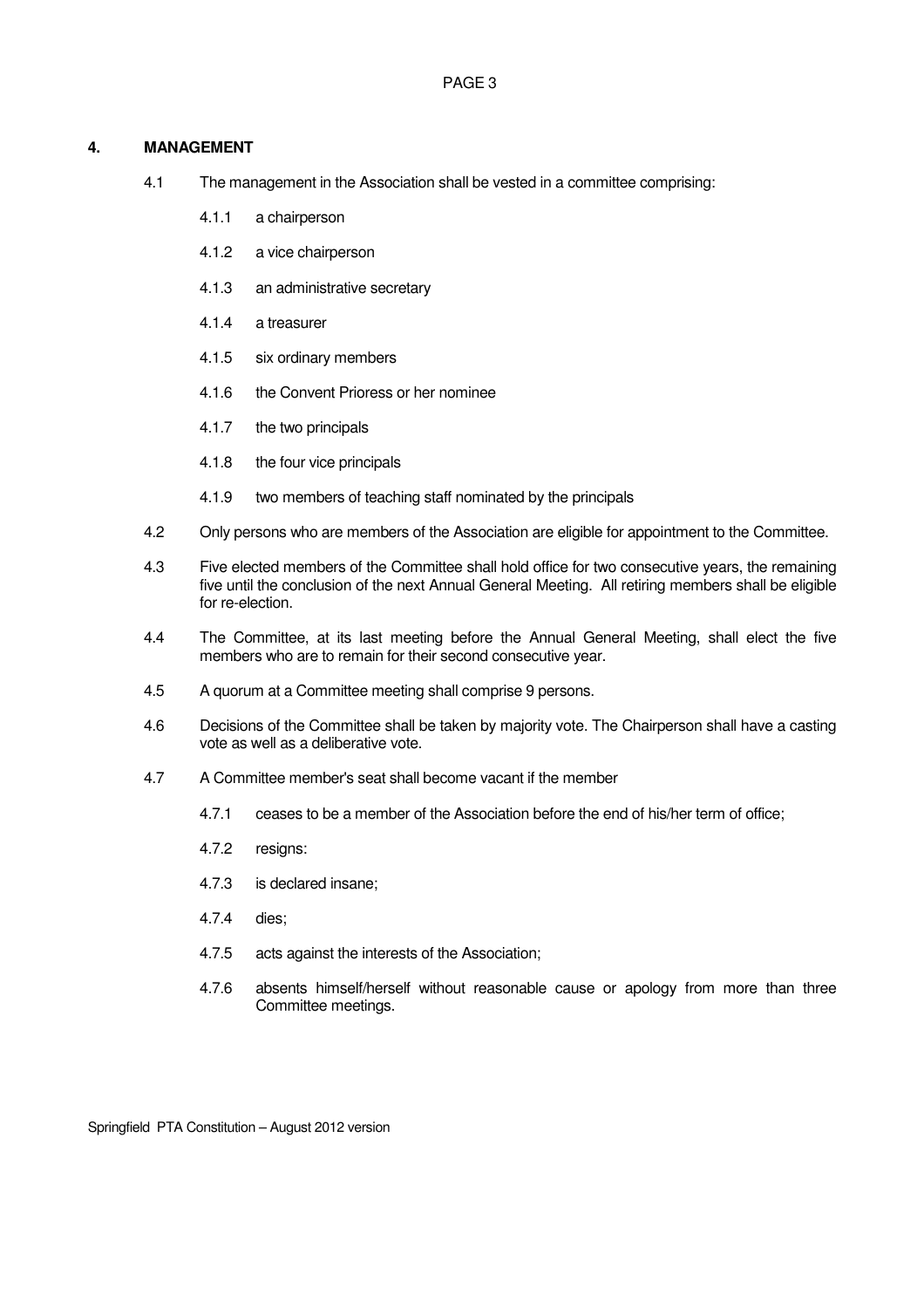4,8 When a member vacates his/her seat on the Committee, the Committee shall forthwith co-opt a member to fill the vacancy. Any member so co-opted shall hold office until the next Annual General Meeting,

#### 5. POWERS OF THE COMMITTEE

- 5.1 To manage the business of the Association in terms of the Constitution.
- 5.2 To appoint sub-committees when necessary and to delegate to them such power as may be desirable.
- 5.3 To co-opt additional members if required.
- 5,4 To decide when and where meetings of the Association are to be held and to make all the necessary arrangements.

## 6. FINANCES

- 6.1 All monies shall be handled by the Treasurer or delegated to the Administrative Secretary and all payments shall be made by authorisation of the Committee,
- 6.2 The Committee shall be empowered to:
	- 6,2.1 Invest any funds of the Association in such a manner as it may in its discretion decide, and, from time to time, alter and vary investments
	- 6.2.2 Borrow monies and secure fulfilment of any contracts or engagements entered into by the Committee in such a manner as the Committee may deem fit;
	- 6.2.3 Institute, conduct, defend and abandon any legal proceeding by and against the Association or its officers or otherwise concerning the affairs of the Association;
	- 6.2.4 Open banking accounts in the name of the Association to draw, accept, endorse, make and execute bills of exchange, cheques, promissory notes, and other negotiable Instruments connected with the business of the Association.

Such bills of exchange, cheques, promissory notes and other negotiable instruments comprising withdrawals shall be signed and or authorised by any two of the following members of the Committee,

**Chairperson** 

The Convent Prioress

The School Principals

**Treasurer** 

Administrative Secretary

Springfield PTA Constitution – August 2012 version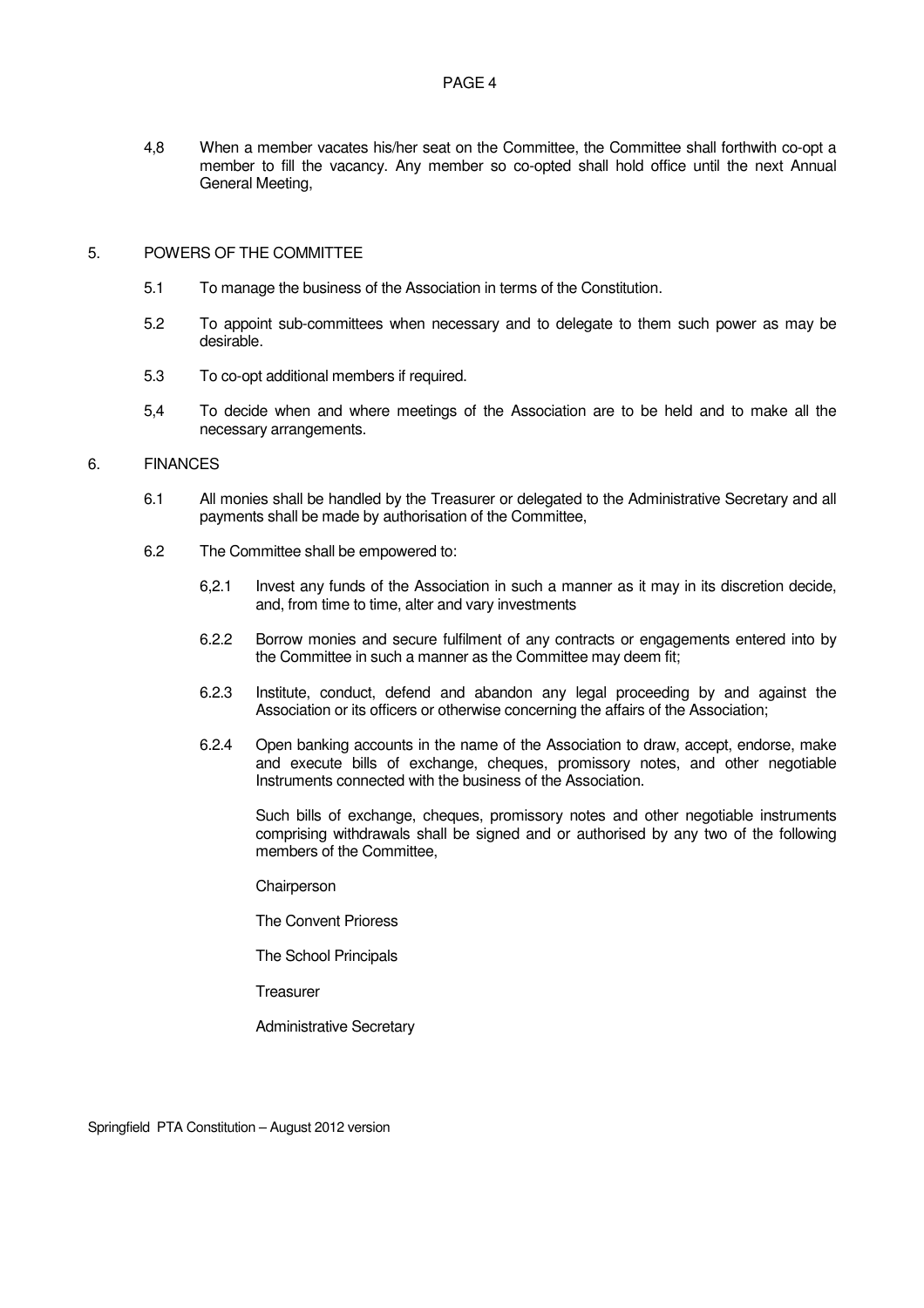- 6.3 Copies of the audited PTA accounts shall be sent annually to the Region Prioress and to the Chairman of the Board.
- 6.4 In matters of expenditure, apart from running costs, the Association shall not be entitled to approve such where the cost of anyone item is in excess of the amount laid down by the Regional Dominican Chapter. For such expenditure, approval of the Board, the Region Prioress and Council is required.

#### 7. INDEMNITY

The resources of the Association shall be liable for the debts of the Association and the members shall not be personally liable for such debts or any portion thereof.

#### 8. MEETINGS

- 8.1 The Annual General Meeting shall be held during the first two months of the school year. At least fourteen days written notice of this meeting must be given to all members.
- 8.2 Special general meetings may be called whenever the Committee deems it desirable and/or by either of the principals and/or parents representing at least 15% of the members of the Association. Such representation must be formally recorded.

Fourteen days written notice must be given to members. Such notice shall contain full details of the reason for calling such a special meeting.

- 8.3 Voting: Unless otherwise provided for in this constitution, all members present at any meeting shall be entitled to one vote each and decisions shall be taken by majority vote. The Chairperson shall have a casting vote as well as a deliberative vote.
- 8.4 Quorum: Unless otherwise stated a quorum at any general meeting and/or special meeting shall constitute 50 members of the Association other than the Mother Prioress, principals or teaching staff who may attend.
- 8.5 General meetings of the Committee are to be held as in paragraph 5.4 of this constitution.
- 8.6 No Annual General or Special Meeting may be held during a school holiday period.
- 8.7 The minutes of Annual General Meetings shall be recorded and made available to the School Board of Governors, principals, members and teaching/Iay staff.

### 9. AMENDMENTS TO THE CONSTITUTION

Any amendment to this constitution shall be passed by a seventy five per cent majority of the members present at the Annual General Meeting or a Special Meeting called for that purpose. At least fourteen days' notice in writing shall be given of any such meeting. Such amendment would be subject to the approval of the Board and the Region Prioress and her Council.